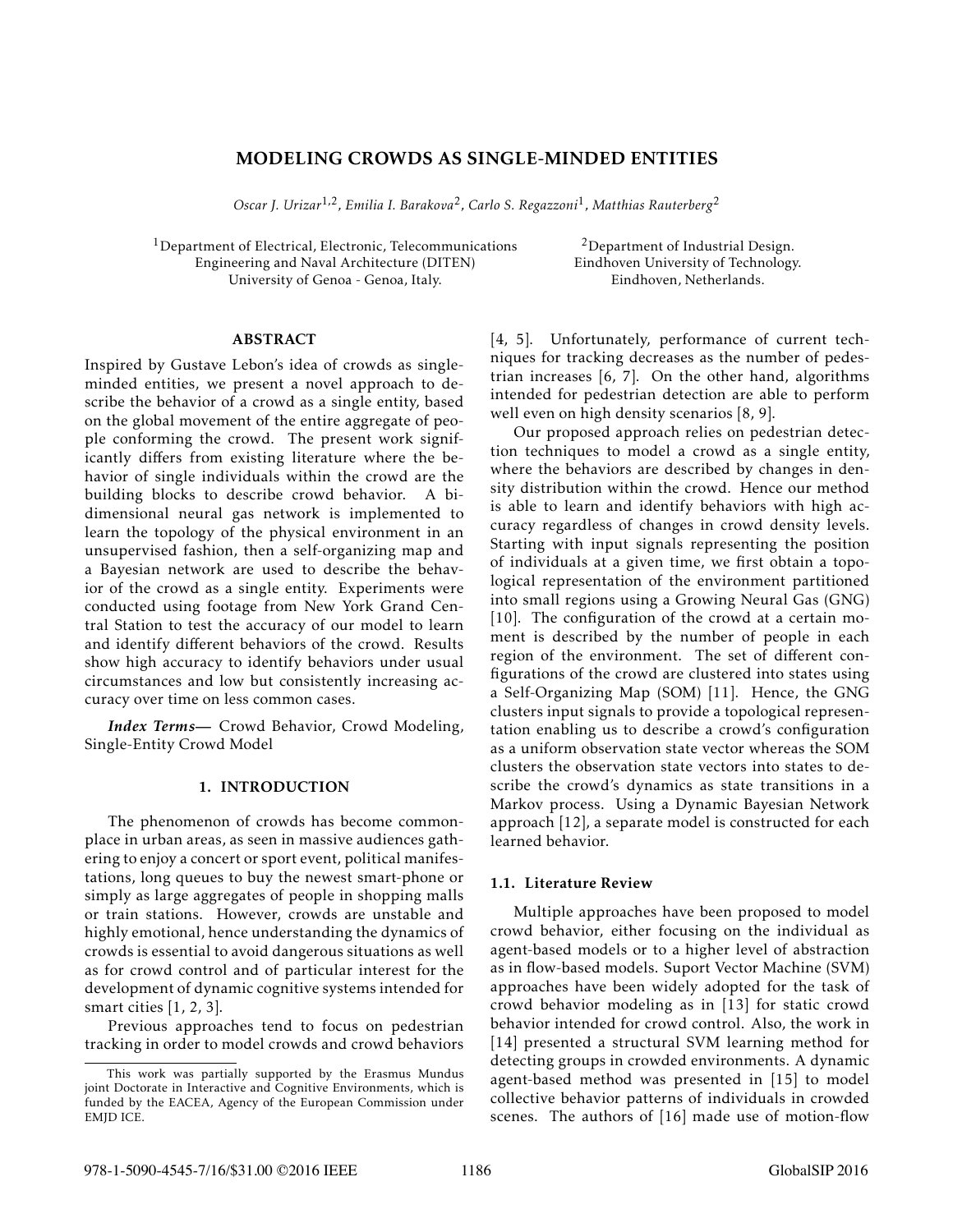models to analyze behavioral patterns in crowds using flow estimates for behavior recognition. An approach to cluster trajectories using GNG is presented in [17]. Similarly [18] used a GNG to provide a topological representation of the environment but made use of trajectories to identify major pedestrian flows, whereas our approach considers only density distribution changes to model the movement of the crowd which is advantageous when trajectories are fragmented due to high density levels. Our previous work in the subject as presented in [19] started to explore the idea of describing crowd behaviors using a Bayesian approach but it was limited to describe a crowd as a Markov process without formally modeling behaviors.

The rest of this work is organized as follow: Our proposed approach is described in section 2. Results and discussion of conducted experiments to validate our approach are shown in section 3. Finally, in section 4 we present our conclusions and intentions for future work.

#### 2. METHODS

This method describes the behavior of a crowd by the changes in density distribution over time. First, the topology of the observed environment is learned with a GNG and divided into regions to have a formal description of the crowd's configuration (density distribution) at a given time. Second, we train a SOM to cluster similar configurations of the crowd to a given state, enabling us to describe the dynamics of a crowd by state transitions as a Markov process. Third, we train a separated Bayesian model for each behavior we desire to identify.

### 2.1. Topological Representation

A GNG is used to learn the observed environment's topology in an unsupervised fashion. The set of input signals employed to learn the topology is defined as

$$
\mathbf{y}_{t:\tau} = \{\hat{y}_{1_t}, ..., \hat{y}_{N_t}\}_{t=1}^{\tau}
$$
 (1)

where  $\hat{y}_{i_t} \in \mathbb{R}^2$  is the estimated position of person *i* at time *t* during an observation period from 1 to *τ* (total number of observations). The GNG is defined by a set *A* of nodes and a set *M* of edges. The structure of the GNG is described with a set of *M* unweighted edges. The GNG starts with two nodes initialized to random positions and nodes are added or removed by evaluating the input signals from y*t*:*<sup>τ</sup>* until the number of nodes converge to a maximum accumulated euclidean distance between a node and its associated input signals. Upon completion of the adaptation phase, the set  $A = \{n_1, ..., n_Q\}$  provides a topological representation where  $n_k$  corresponds to a physical region in the

environment. The use of the GNG is illustrated in Figure 2(d) by yellow circles representing a node  $n_k$  placed above its associated physical region. Once we have obtained the toplogical representation, a function *g* is defined to classify the set of all input signals at time *t*

$$
g(\mathbf{y}_t) = \mathbf{z}_t \tag{2}
$$

where  $\mathbf{z}_t = \{r_{i_t}, ..., r_{Q_t}\}$  is the observation vector of the crowd at time *t* and  $r_i \in \mathbb{R}$  contains the number of people in the region *ni* at time *t*, for all *Q* regions depicted by the GNG. The size of y*<sup>t</sup>* changes as people come and go but  $z_t$  remains with size *Q* at all time. Hence  $z_t$  provides a uniform description of the crowd's density distribution at a given time.

#### 2.2. Dynamic Bayesian Network

In this work the dynamics of a crowd are described as a Markov process. A dynamic Bayesian network of type Hidden Markov Model (HMM), as shown in Figure 1, is implemented to learn different behaviors of a crowd. The hidden vector state  $x_t$  depicting the configuration of the crowd as a whole is estimated from the observation vector  $z_t$  defined in eq.2. A collection of estimated hidden vector states over a discrete period of observation,  $\mathbf{x}_{t:\tau} = {\hat{\mathbf{x}}_t, \dots \hat{\mathbf{x}}_{\tau}}$ , is used to train a SOM comprised by a set S of neurons and a set E of edges. The SOM is configured in an hexagonal topology with *p* rows and *q* columns for a total of *v* neurons. Neuron's weights are initialized randomly and distance among neurons is measured by the number of edges between them. After completion of training, we can use SOM to classify any state vector estimation  $\hat{\mathbf{x}}_t$  to a state (neuron)  $s_k \in S$ . At this point we are able to describe the dynamics of a crowd observed from input signals y*t*:*τ*, converted to observation vectors z*t*:*<sup>τ</sup>* and estimated hidden vector states  $\hat{\mathbf{x}}_{t:\tau}$  as a sequence of state transitions  $\{s_a, ..., s_k; s_j \in S\}.$ 

# 2.3. Crowd Models

A separated model  $b_i$  is created for each crowd behaviour we intend to learn. For each model  $b_i$  we require a training set  $s^{b_i} = \{s_a, ..., s_k; s_i \in S\}$  obtained from input signals y*t*:*<sup>τ</sup>* displaying the crowd's behavior intended to model. We create a transition matrix *TRANS*<sup>*b<sub>i</sub>*</sup> of dimensions  $v \times v$ , where *v* is the total number of states (neurons) in SOM. We employ *T RANSbi* to learn the transitions as presented in s*bi* . This procedure is repeated for each behavior. Once the transition matrices for all behaviors have been created, we employ the training sets  $\{s^{b_1},...,s^{b_u}\}\)$  to produce the emission matrix *EMIS* with dimensions of  $v \times u$  where  $v$  is the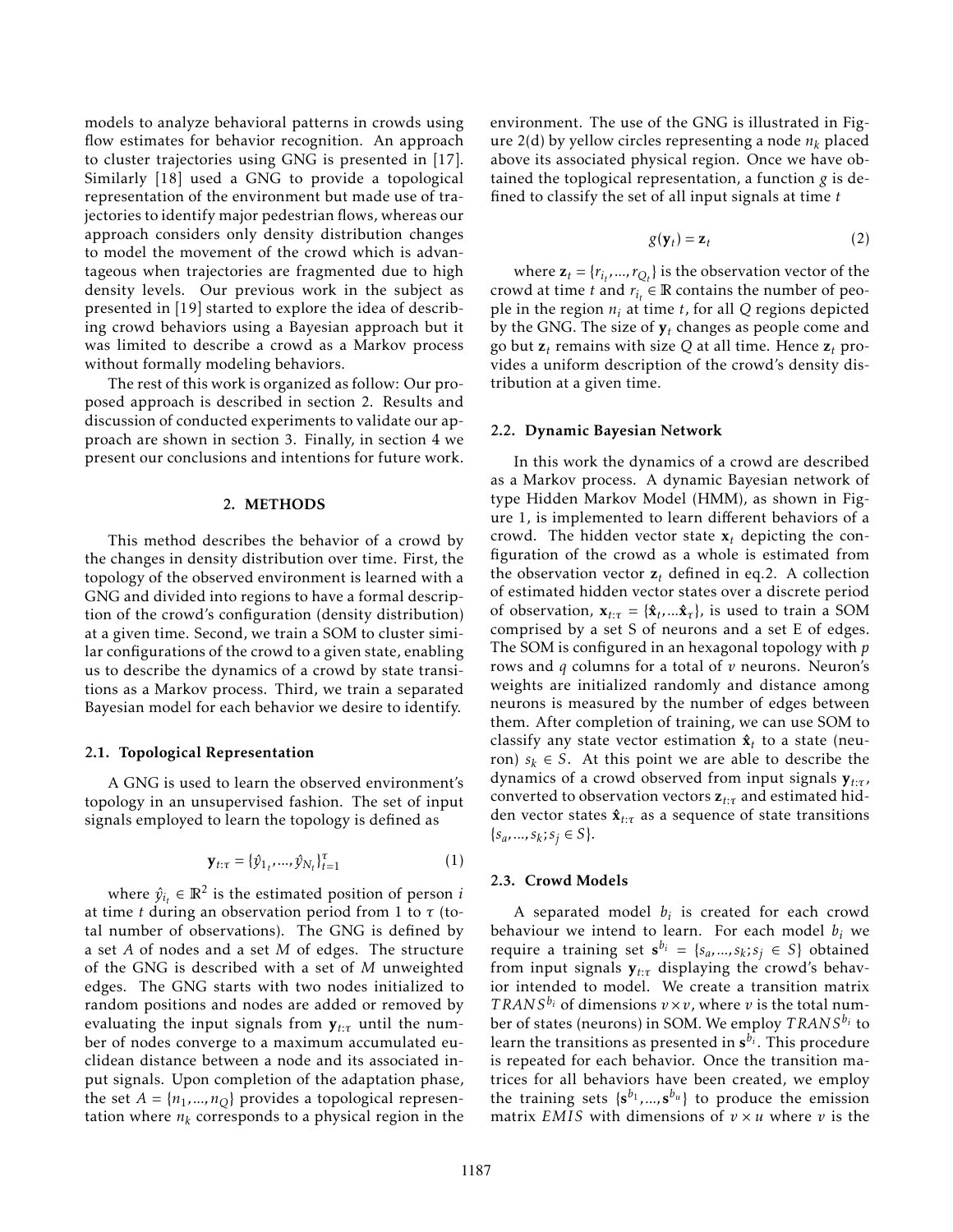

Fig. 1: Dynamic Bayesian network.

total number of states from SOM and *u* is the total number of modeled behaviors.

The dynamic bayesian network  $b_i$  is characterized with a conditional probability distribution function defined as

$$
\Phi_{s_t,s_{t-1}}^{b_i} = e(b_i|s_t)P^{b_i}(s_t|s_{t-1})
$$
\n(3)

Where  $e(b_i|s_t)$  is the emission probability of  $b_i$  and  $P^{b_i}(s_t|s_{t-1})$  is the probability of state transition from  $s_{t-1}$ to  $s_t$  given from *TRANS*<sup>*b<sub>i</sub>*</sup>. Prior probabilities  $e(b_i|s_0)$ and  $P^{b_i}(s_0)$  are assumed to be uniform densities and learned from training data. In the above definition, the observation sequence is limited to previous (*st*−1) and current states (*st*), but this can be extended to a higher order *m* and calculate  $P^{b_i}(s_t|s_{t-1},...,s_{t-m})$  by recursion.

# 3. EXPERIMENTS AND RESULTS

To validate our proposed model's capability to learn and identify different behaviors in a crowd we employ the Grand Central Station dataset [15]. This dataset provides the ground truth (manual annotations) of the observed trajectories for each individual and it is used as the input signals as defined in eq.1.

The GNG is trained with the following parameters: *input signals* = 273,000,  $\lambda$  = 50,  $\epsilon_b$  = 0.2,  $\epsilon_n$  = 0.005,  $\alpha = 0.5$ ,  $a_m a x = 20$ ,  $d = 0.995$ . A snapshot of the footage, plotting of input signals, the trained GNG and the partitioned environment are shown in Figure 2.

The SOM is configured in an hexagonal arrangement with 100 neurons (10 columns and 10 rows). Neurons weights are initialized randomly within the input space and the initial neighborhood size is 3 with 100 steps in the ordering phase. Training phase is performed over 500 epochs by competitive layer without bias and using 14,000 observation vector samples as input signals.

Employing the GNG and SOM, a total of seven training sets were prepared, one for each different behavior to be modeled. Each training set contains 2,000 observation vector samples. A behavior is characterized



Fig. 2: a) Footage of New York Grand Central station. b) Sample points of observed trajectories. c) Topology learned with growing neural gas networks. d) Environment representation divided by regions.

by all detected individuals heading to the same direction, in the experiments presented here we employ 7 different directions: north-east, north, north-west, south-west, south, south-east, mixed directions. A plot of each behavior is presented in Figure 3.

To evaluate the above created models, 7 testing sets were prepared with 2,000 observation vector samples for each set. Additionally, three variations of each testing set were used for evaluation where 100%, 75% and 50% of people behave according to the testing set's intended behavior and the remainder percentage of people behave in different behaviors. The performance of the models capability to identify each behavior are recorded after different periods of observation: 1 observation, 10 observations, 20 observations, 30 observations. Results are shown in Table 1, separated into 3 sub-tables for each variation of the testing sets, by rows for each behavior and by columns for each length of observation period.

The results in Table  $1(a)$  show a low accuracy to identify most behaviors after only one observation but consistently increase after more observations, this is reasonable as 100% of people in the testing set moving in the same behavior is a very unlikely scenario from the provided data. However, in Table 1(b) the results after just one observation are high as only 75% of people follow the detected behavior, which is a more common case. Results in Table 1(c) where only 50% of people follow the intended behavior are still high for most of the behaviors. A testing set with less than 50% of peo-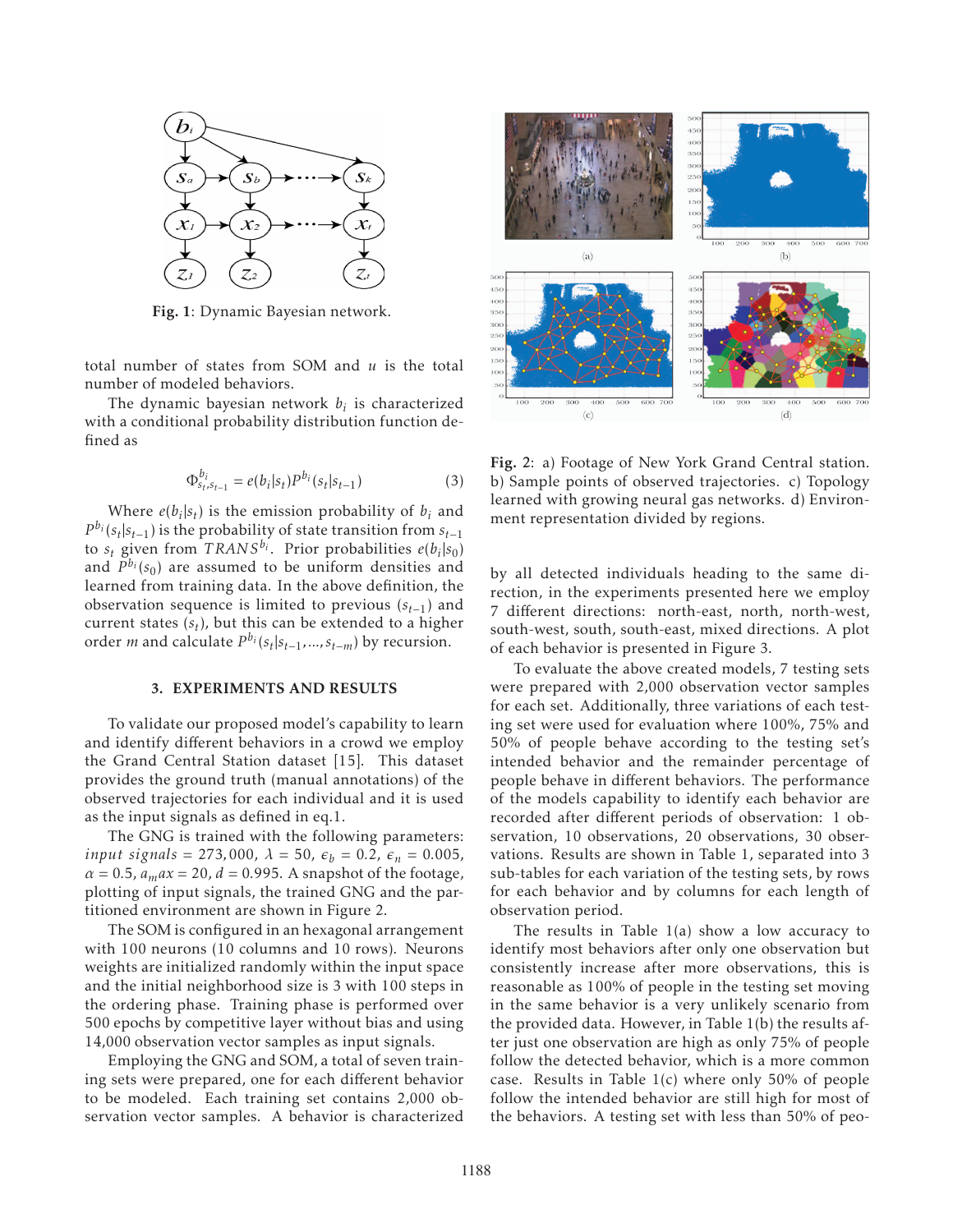| ple following the same behavior would imply that this |  |  |  |
|-------------------------------------------------------|--|--|--|
| is not the predominant behavior in the crowd.         |  |  |  |

| Behaviour  | $\ell$ i $P(S_t   S_{t-1})$ | $e_i P(S_t   S_{t-1}0, , S_{t-1})$ | $e_i P(S_t   S_{t-20,,S_{t-1})$ | $e_i P(S_t   S_{t-30}, S_{t-1})$ |
|------------|-----------------------------|------------------------------------|---------------------------------|----------------------------------|
| north-east | 0.0560                      | 0.3098                             | 0.4416                          | 0.5337                           |
| north      | 0.0815                      | 0.2732                             | 0.3891                          | 0.4951                           |
| north-west | 0.5423                      | 0.6259                             | 0.6477                          | 0.6531                           |
| south-west | 0.0325                      | 0.2006                             | 0.2860                          | 0.3316                           |
| south      | 0.5055                      | 0.5685                             | 0.6446                          | 0.7331                           |
| south-east | 0.2890                      | 0.4620                             | 0.5689                          | 0.6539                           |
| mixed      | 0.9600                      | 0.9954                             | 1.0000                          | 1.0000                           |

(a) Test set with 100% of trajectories moving according to each of the tested behaviour.

| $\ell i \, P(S_t   S_{t-1})$ | $e_i P(S_t   S_{t-1}0, , S_{t-1})$ | $e_i P(S_t   S_{t-20,,S_{t-1})$ | $e_i P(S_t   S_t=30,, S_{t-1})$ |
|------------------------------|------------------------------------|---------------------------------|---------------------------------|
| 0.9730                       | 0.9984                             | 1.0000                          | 1.0000                          |
| 0.9760                       | 0.9989                             | 1.0000                          | 1.0000                          |
| 0.9775                       | 0.9969                             | 1.0000                          | 1.0000                          |
| 0.9309                       | 0.9914                             | 1.0000                          | 1.0000                          |
| 0.9955                       | 1.0000                             | 1.0000                          | 1.0000                          |
| 0.9845                       | 0.9849                             | 0.9934                          | 0.9969                          |
| 0.8980                       | 0.9869                             | 1.0000                          | 1.0000                          |
|                              |                                    |                                 |                                 |

(b) Test set with 75% of trajectories moving according to each of the tested behaviour.

| Behaviour  | $e_i P(S_t   S_{t-1})$ | $ei P(St   St-10,,St-1)$ | $e_i P(S_t   S_{t-20}, S_{t-1})$ | $e_i P(S_t   S_t=30,, S_t=1)$ |
|------------|------------------------|--------------------------|----------------------------------|-------------------------------|
| north-east | 0.9870                 | 0.9984                   | 1.0000                           | 1.0000                        |
| north      | 0.9760                 | 0.9989                   | 1.0000                           | 1.0000                        |
| north-west | 0.9775                 | 0.9969                   | 1.0000                           | 1.0000                        |
| south-west | 0.9309                 | 0.9914                   | 0.9994                           | 1.0000                        |
| south      | 0.9901                 | 1.0000                   | 1.0000                           | 1.0000                        |
| south-east | 0.3310                 | 0.3761                   | 0.4406                           | 0.4550                        |
| mixed      | 0.6620                 | 0.6238                   | 0.5593                           | 0.5449                        |

(c) Test set with 50% of trajectories moving according to each of the tested behaviour.

Table 1: Results of model's performance to identify learned behaviour after  $S_{t-1}$ ,  $S_{t-10}$ ,  $S_{t-20}$  and  $S_{t-30}$  observations. Three different test sets are employed to evaluate each behaviour as indicated in (a),(b) and (c).

A direct comparison between our and other related methods would be inaccurate since our method models the predominant behaviors of the crowd as a whole whereas existing methods model one or several behaviors based on partial features of the crowd. Additionally, a significant portion of literature that studies crowd behavior is focused on abnormality detection, which is not covered in the experiments presented here. It is also important to notice that the conducted experiments made use of the ground truth provided for this dataset, therefore the results presented do not account for the accuracy error added by the underlying algorithm employed for pedestrian detection.

## 4. CONCLUSIONS

The main contribution of this paper is a novel approach to learn and model the behaviors of a crowd as whole by a combination of existing methodologies, namely, Growing Neural Gas, Self-Organizing Maps and Bayesian Networks. Behaviors are modeled by changes in density distribution in the crowd rather than by observing single trajectories of individuals. This approach is advantageous when crowd density is high as in such circumstances people counting approaches perform better than pedestrian tracking techniques. Also, seen the crowd as a whole provides a novel and perhaps more comprehensive understanding of the crowd's dynamics. The experiments yielded high accuracy to identify different behaviors in crowds even when the predominant behavior is exhibit by as low as only half of the individuals in the crowd. Future work will include the use of this approach to estimate the emotional state of the crowd and to learn causalities in emotional state changes.

# 5. REFERENCES

- [1] T. Franke, P. Lukowicz, and U. Blanke, "Smart crowds in smart cities: real life, city scale deployments of a smartphone based participatory crowd management platform," *Journal of Internet Services and Applications*, vol. 6, no. 1, pp. 1–19, 2015.
- [2] G. Cardone, A. Cirri, A. Corradi, L. Foschini, R. Ianniello, and R. Montanari, "Crowdsensing in urban areas for city-scale mass gathering management: Geofencing and activity recognition," *IEEE Sensors Journal*, vol. 14, no. 12, pp. 4185–4195, Dec 2014.
- [3] S. Chiappino, P. Morerio, L. Marcenaro, E. Fuiano, G. Repetto, and C. S. Regazzoni, "A multi-sensor cognitive approach for active security monitoring of abnormal overcrowding situations," in *15th International Conference on Information Fusion, FU-SION 2012, Singapore, July 9-12, 2012*. 2012, pp. 2215–2222, IEEE.
- [4] M. Rodriguez, I. Laptev, J. Sivic, and J.-Y. Audibert, "Density-aware person detection and tracking in crowds," in *Proceedings of the 2011 International Conference on Computer Vision*, Washington, DC, USA, 2011, ICCV '11, pp. 2423–2430, IEEE Computer Society.
- [5] A. Bera and D. Manocha, "Realtime multilevel crowd tracking using reciprocal velocity obstacles," in *22nd International Conference on Pattern*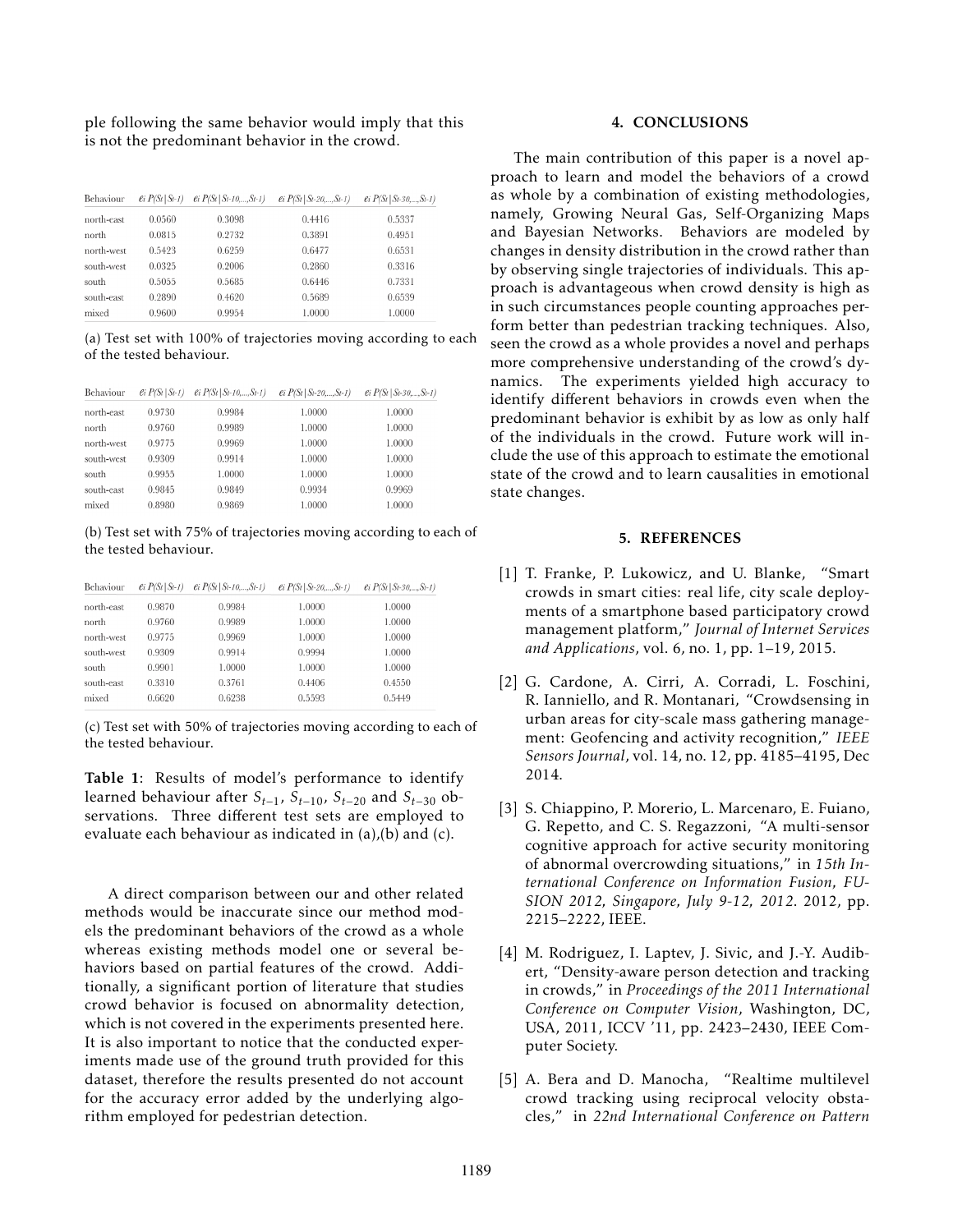

Fig. 3: List of behaviours learned from training dataset. a) Trajectories heading north-east. b) Trajectories heading north. c) Trajectories heading north-west. d) Trajectories heading south-west. e) Trajectories heading south. f) Trajectories heading south-east. g) Trajectories heading to multiple directions.

*Recognition, ICPR 2014, Stockholm, Sweden, August 24-28, 2014*. 2014, pp. 4164–4169, IEEE.

- [6] N. Courty, P. Allain, C. Creusot, and T. Corpetti, "Using the agoraset dataset: Assessing for the quality of crowd video analysis methods," *Pattern Recognition Letters*, vol. 44, pp. 161 – 170, 2014, Pattern Recognition and Crowd Analysis.
- [7] P. Morerio, L. Marcenaro, and C. S Regazzoni, "People count estimation in small crowds," in *Advanced video and signal-based surveillance (AVSS), 2012 IEEE Ninth International Conference on*. IEEE, 2012, pp. 476–480.
- [8] A. Dehghan, H. Idrees, A. R. Zamir, and M. Shah, "Automatic detection and tracking of pedestrians in videos with various crowd densities," in *Pedestrian and Evacuation Dynamics 2012*, U. Weidmann, U. Kirsch, and M. Schreckenberg, Eds., pp. 3–19. Springer International Publishing, 2014.
- [9] B. Leibe, E. Seemann, and B. Schiele, "Pedestrian detection in crowded scenes," in *Proceedings of the 2005 IEEE Computer Society Conference on Computer Vision and Pattern Recognition (CVPR'05) - Volume 1 - Volume 01*, Washington, DC, USA, 2005, CVPR '05, pp. 878–885, IEEE Computer Society.
- [10] B. Fritzke, "A growing neural gas network learns topologies," in *Advances in Neural Information Processing Systems 7*. 1995, pp. 625–632, MIT Press.
- [11] T. Kohonen, "The self-organizing map," *Proceedings of the IEEE*, vol. 78, pp. 1464–1480, 1990.
- [12] F. Castaldo, F. A. N. Palmieri, V. Bastani, L. Marcenaro, and C. S. Regazzoni, "Abnormal vessel behavior detection in port areas based on dynamic

bayesian networks," in *17th International Conference on Information Fusion, FUSION 2014, Salamanca, Spain, July 7-10, 2014*. 2014, pp. 1–7, IEEE.

- [13] F. Solera and S. Calderara, "Social groups detection in crowd through shape-augmented structured learning," in *Image Analysis and Processing - ICIAP 2013 - 17th International Conference, Naples, Italy, September 9-13, 2013. Proceedings, Part I*, Alfredo Petrosino, Ed. 2013, vol. 8156 of *Lecture Notes in Computer Science*, pp. 542–551, Springer.
- [14] M. Manfredi, R. Vezzani, S. Calderara, and R. Cucchiara, "Detection of static groups and crowds gathered in open spaces by texture classification," *Pattern Recogn. Lett.*, vol. 44, no. C, pp. 39–48, July 2014.
- [15] B. Zhou, X. Wang, and X. Tang, "Understanding collective crowd behaviors: Learning a mixture model of dynamic pedestrian-agents.," in *CVPR*. 2012, pp. 2871–2878, IEEE Computer Society.
- [16] B. Solmaz, B. E. Moore, and M. Shah, "Identifying behaviors in crowd scenes using stability analysis for dynamical systems," *IEEE Trans. Pattern Anal. Mach. Intell.*, vol. 34, no. 10, pp. 2064–2070, Oct. 2012.
- [17] J. Acevedo-Rodríguez, S. Maldonado-Bascón, R. Javier López-Sastre, P. Gil-Jiménez, and A. Fernández-Caballero, "Clustering of trajectories in video surveillance using growing neural gas.," in *Proceedings of the 4th international conference on Interplay between natural and artificial computation - IWINAC11*. 2011, vol. 6686, pp. 461–470, Springer.